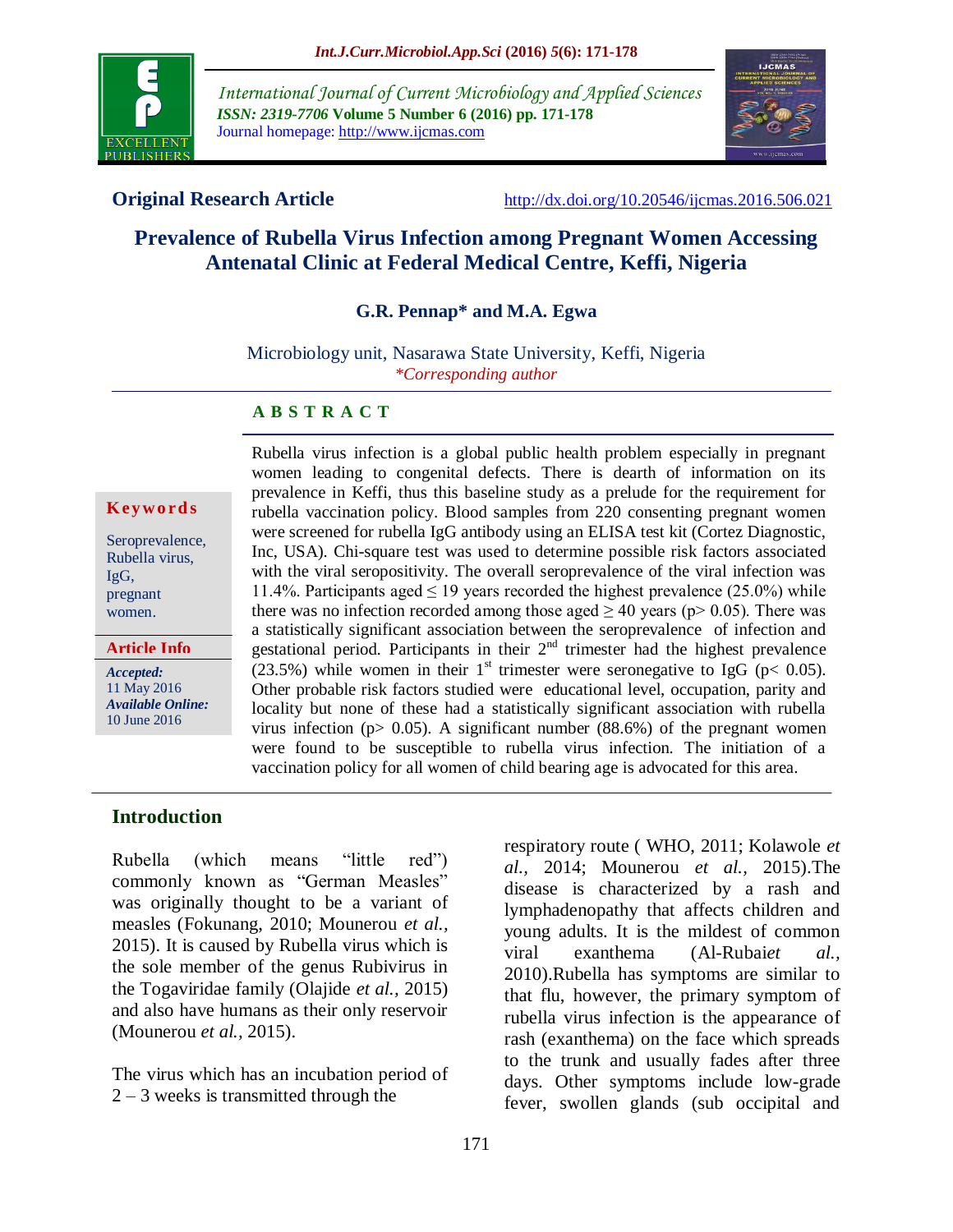posterior cervical lymphadenopathy), joint pains, headache and conjunctivitis (Lezan, 2015). The clinical diagnosis is not easy to establish because of the transient symptoms ( Mounerou *et al.,* 2015).

When a woman is infected with the virus during the first 20 weeks of pregnancy, it might result in a miscarriage, stillbirth, or the baby born with Congenital Rubella Syndrome (CRS). This syndrome results in cardiac, cerebral, ophthalmic and auditory defects (Al Rubaa *et al.,* 2010; WHO 2011, WHO 2013a; Kolawole *et al.,* 2014). Studies have shown that if maternal infection occurs before 9 weeks of gestation, the risk of fetal manifestation is 85%, 52% if between 9 – 12 weeks and rarer if after 16 weeks of gestation (Chopra and Mahajan, 2015).

Rubella vaccines are live attenuated vaccines and a single dose of the vaccine confers long-lasting immunity in more than 95% of the vaccine recipients. Immunity is also naturally induced after rubella infection. Thus immunoglobulin G (IgG) antibody in the serum is a seromarker of rubella immunity and IgG antibodies  $\geq 10$  IU/ml is generally considered protective (WHO, 2011; WHO, 2013b).

Since the infection is vaccine preventable, active immunization with live vaccine combined with measles and mumps vaccine have been used in some countries (Adewumi *et al.,* 2013; Mounerou *et al.,* 2015). Although the infection has declined with the implementation of rubella vaccination over the years, it is still considered as an important public health problem around the world especially in the third world countries.In their effort to eliminate rubella virus infection and its attendant sequelae, Brazil 16 years ago vaccinated 70 million adolescents and adults (Onakwe and

Chiwuize, 2011).Despite a vaccine against rubella virus being available, most African countries do not include it in their national public health immunization programs (Mamvura *et al.,* 2015). The rubella virus is therefore circulating freely in many African regions. Data of the seroprevalence of the virus in most African population is also very limited (Mamvura *et al.,* 2015) although the World Health Organization had earlier advised that countries should key into the accelerated measles control and elimination programs so as to introduce rubella containing vaccines also (WHO, 2011).

# **Materials and Methods**

### **Study Area**

This research work was carried out in Keffi. It is approximately 68km away from Abuja, the Federal Capital Territory and 128km from Lafia the capital city of Nasarawa State. Keffi is located between Latitude  $8^0$ 5<sup>'</sup>N of the Equator and Longitude  $7^0$ 8'E and situated on an altitude of 850m above sea level (Akwa *et al.,* 2007).

# **Study Population and Design**

The study was a crossectional study carried out among pregnant women attending antenatal clinic of Federal Medical Centre, Keffi. A total of 220 pregnant women were recruited for the study. The sociodemographic information of the clients was obtained by oral interview.

### **Sample Collection**

Five ml blood sample was aseptically collected by venipuncture, transferred into a plain tube and allowed to clo at room temperature. The samples were transported in a cold box to Innovative Biotech Limited Laboratory, Keffi. The blood was centrifuge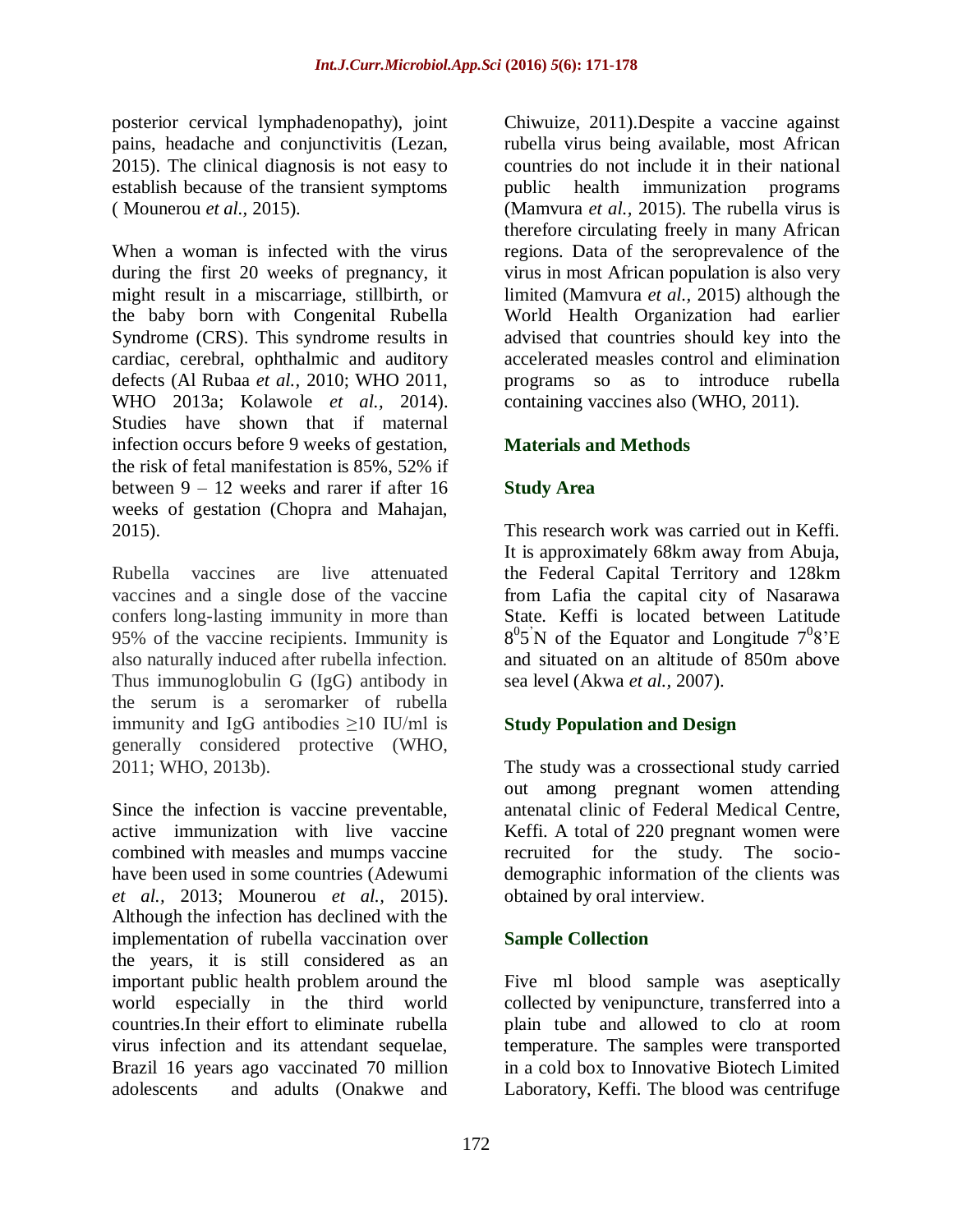at 3000rpm for 5 minutes. Each supernatant serum was carefully collected into a labelled eppendorf tube using a Pasteur pipette.

## **Ethical Approval**

Approval for this study was obtained from the Ethical Review Committee on Human Research of the Federal Medical Centre, Keffi, Nasarawa State.

### **Laboratory Investigations**

The rubella virus specific IgG ELISA kit (Cortez Diagnostic Inc. USA) was used to detect the rubella virus IgG antibody in the sera according to the manufacturer's instructions.

Purified rubella antigen is coated on the surface of microwells. Diluted patient serum is added to the wells. The rubella IgG specific antibody binds to the antigen, all unbound materials are washed away. After adding enzyme conjugate, it binds to the antibody antigen complex. Excess enzyme conjugate is washed off and chromogenic substrate is added. The enzyme conjugate catalytic reaction is stopped at a specific time. The intensity of the color generated is proportional to the amount of IgG specific antibody in the sample. The results are read by a microwell reader and compared in a parallel manner with calibrator and controls.

# **ELISA Procedure**

The desired number of coated strips were placed into the holder and 1:40 dilution of each test serum was prepared by adding 5µl to 200µl of the sample diluent and mixed well. 100 $\mu$ l of the diluted sera, calibrator and controls were dispensed into appropriate wells. For the reagent blank, 100ul sample diluent were dispensed into the well in position A1. The holder was tapped gently

to remove air bubbles from the liquid and also to mix the contents of each well. The test strips were incubated for 30minutes at room temperature. The liquid content was removed from all the wells and a proper washing of the wells was done using the wash buffer. This step was repeated three times and then 100µl of enzyme conjugate was dispensed into each well. The test was further incubated for 30 minutes at room temperature after which the enzyme conjugate was discarded and the wells washed three times with the washing buffer. After this step, 100µl of Tetra methyl benzidine (TMB) chromogenic substrate was dispensed into each well and incubated for 30minutes at room temperature after which 100µl of 2N HCL was added to stop the reaction. The absorbance of the contents of each micro plate was read at 450nm with a micro well reader.

## **Negative Result**

Rubella IgG Index 0.90 or less was seronegative for IgG antibody to rubella

# **Equivocal Result**

Rubella IgG Index of 0.91-0.99 was equivocal, and the sample should be retested.

### **Positive Result**

Rubella IgG Index of 1.00 or greater was positive.

### **Statistical Analysis**

Data obtained from the study were analyzed using Chi-Square test to determine the association of the viral prevalence of infection among pregnant women with the studied risk factors. Values obtained were considered statistically significant at  $p \leq$ 0.05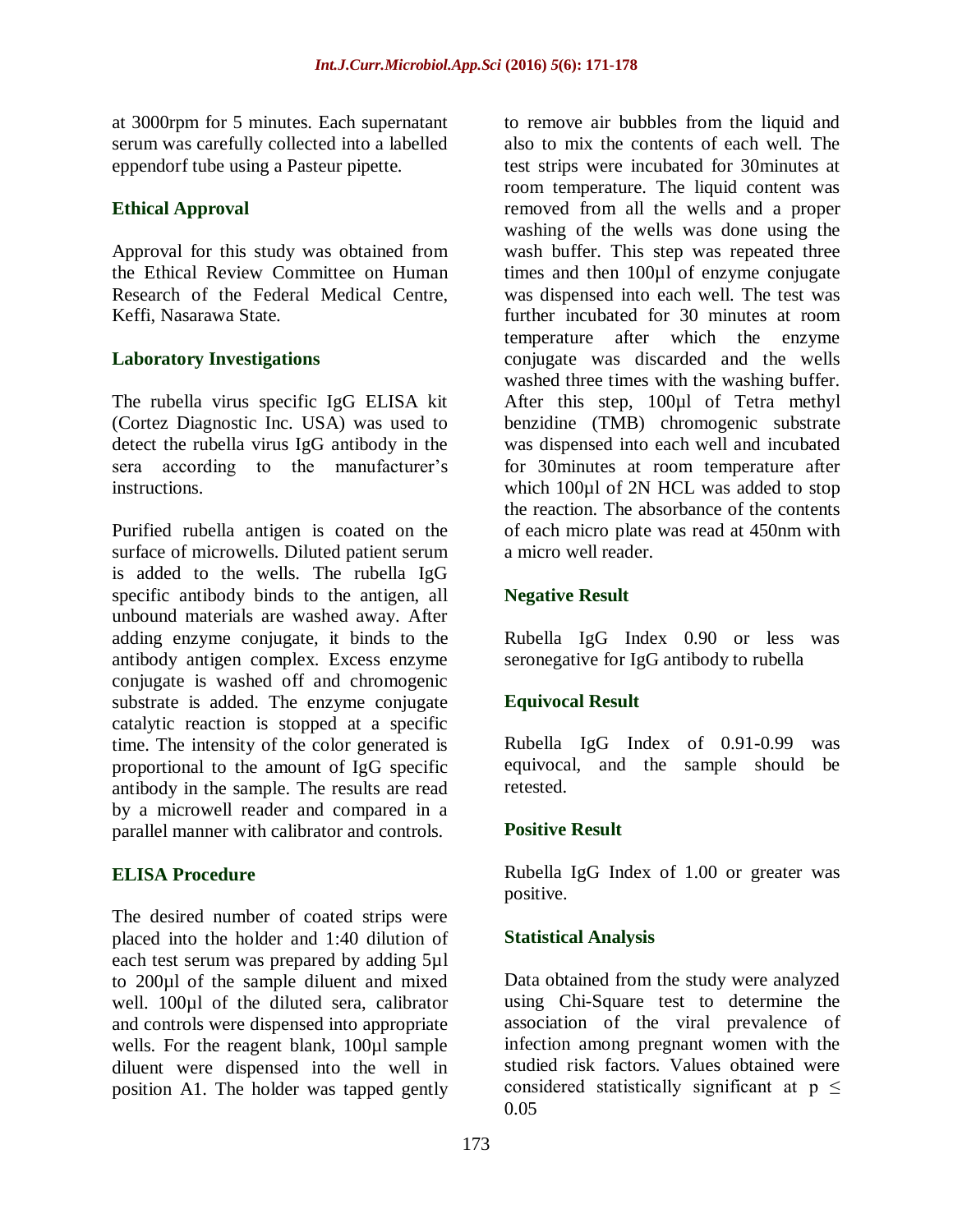#### **Results and Discussion**

As shown in Table 1, out of the 220 pregnant women screened for specific anti-Rubella virus IgG antibodies seroprevalence was highest (25%) among those aged  $\leq$  19 years. Viral infection was found to be absent among the illiterate women, those that were farmers and also those that were primiparous.

Using anti Rubella virus IgG as a seromarker for the determination of past viral infection and therefore the induction of natural immunity, a seroprevalence of 11.4% was recorded among the 220 pregnant women screened. The implication of this is that 88.6% of these pregnant women are susceptible to the viral infection. This is the lowest published rate in Nigeria. It is relatively very low especially when compared to similar studies carried out in other parts of Nigeria where there have been reports of 16.3% in Ilorin (Agbede *et al.,* 2011), 53% in Benin (Onakewhor and Chiwuzie, 2011), 97.9% and 93.1% in Zaria (Mohammed*et al.,* 2010,Olajide *et al.,* 2015 respectively), 73.5% and 79.3% in Kaduna and Adamawa respectively (Chukwuedo *et al.,* 2010), 91.5% in Ibadan (Adewumi *et al.,* 2013), 85.7% in Osogbo (Kolawole *et al.,* 2014) and 83.3% in Maiduguri (Oyinloye *et al.,* 2014). Researchers from other countries have reported 53% in India (Chopra and Mahajan, 2015),88.6% in Cameroon (Fokunang *et al.,* 2010), 85% in Togo (Mounerou *et al.,* 2015), 65.3% in Western Sudan (Hamdan 2011), 95.0% from Burkina Faso (Tahita *et al.,* 2011) and 92.0% in Harare (Mamvura *et al.,* 2015).

It could be said that the viral prevalence differs from country to country and even from place to place within the same country. The country differences might be among other reasons a reflection of immunization policies. However in Nigeria where rubella vaccine is not offered to the populace, the differences might be due to climatic, cultural practices, characteristics of the studied population or sensitivity of the test kits used. The high rate of IgG rubella seropositivity in some places as a result of natural immunity raises a question related to the value of vaccination based on cost/effectiveness in resource limited countries.

The distribution of rubella virus infection when stratified by age appeared to be higher in women aged≤ 19 years (25.0%) followed by 30-34 years (11.9%), 25-29 years (11.1%), 20-24 years (10.7%) and lower among older age groups (35-39 and above 40 years). There was no statistically significant association between age and the viral infection ( $p$ > 0.05). A similar observation was reported by Onakwe and Chiwuzie (2011), Adewumi *et al.,* (2015), Olajide *et al.,* (2015) and Kolawole *et al.,* (2014). It is possible that most of the infection was acquired in childhood as posited by Onakwe and Chiwuzie (2011). Similarly earlier studies in some African countries reported that 80% of children are positive to rubella infection by the age of 10 years (Bamgboye *et al.,* 2004).

The viral infection was not associated with educational level as viral IgG was found only among the literate pregnant women (12.0%) while none of the illiterates tested positive to the viral infection. This nonassociation is similar to the observation by Kolawole *et al.,* (2014). There was no obvious reason for this observation especially as Education has been acknowledged to be of advantage in various facets of life and also helps in making informed decision and sourcing for useful information regarding health concerns. However, there was paucity of samples from illiterate women in the study population (11/220) which could have led to this observation.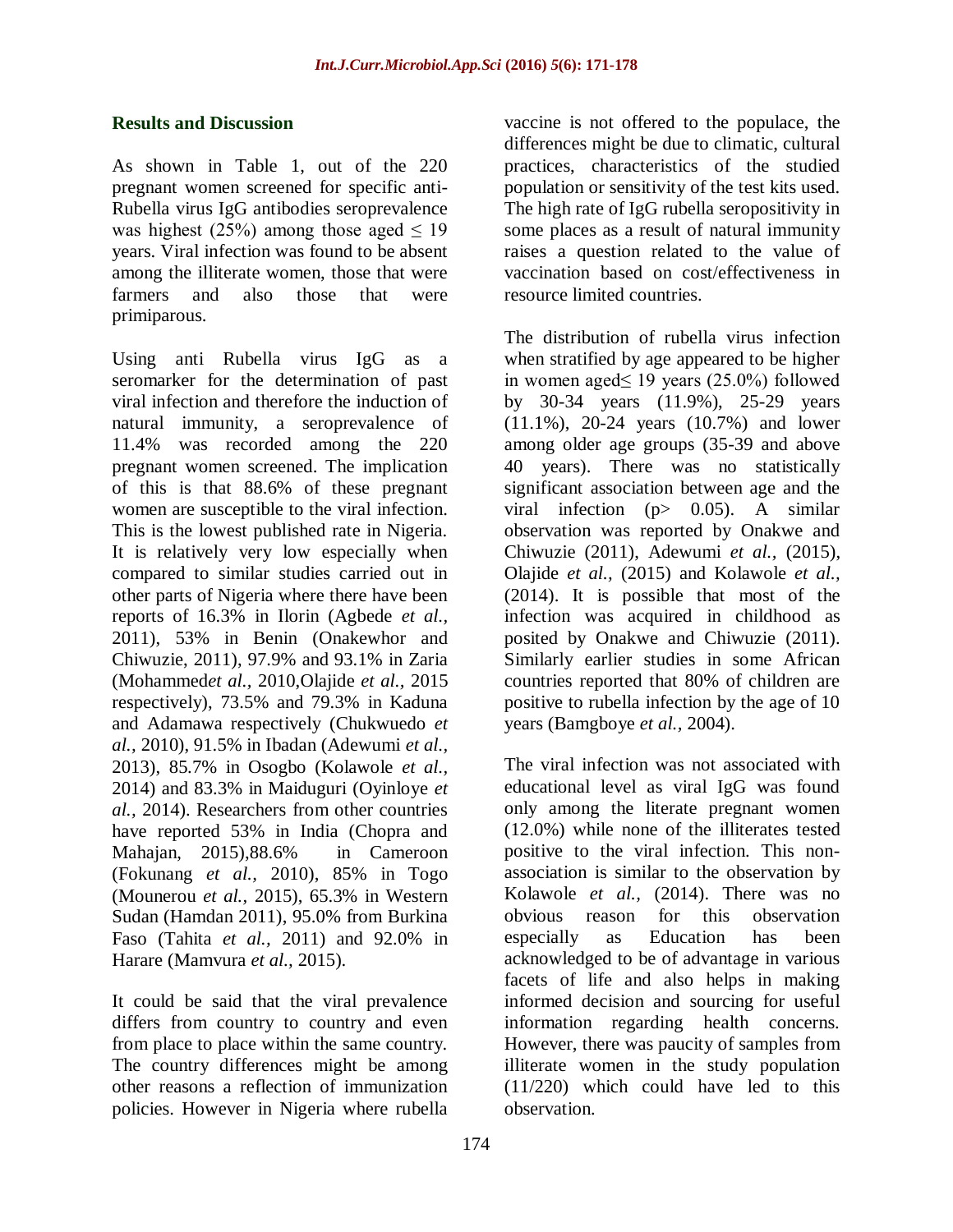| <b>Variables</b>          | <b>No. Examined</b> | No. Positive $(\% )$ | P        |
|---------------------------|---------------------|----------------------|----------|
| value                     |                     |                      |          |
| Age (Years)               |                     |                      | p > 0.05 |
| $\leq$ 19                 | 12                  | 3(25.0)              |          |
| $20 - 24$                 | 56                  | 6(10.7)              |          |
| $25-29$                   | 90                  | 10(11.1)             |          |
| 30-34                     | 42                  | 5(11.9)              |          |
| $\geq$ 35                 | 20                  | 3(15.0)              |          |
| <b>Educational level</b>  |                     |                      | p > 0.05 |
| Illiterate                | 11                  | 0(0.00)              |          |
| Literate                  | 209                 | 25(12.0)             |          |
| Occupation                |                     |                      | p > 0.05 |
| Employed                  | 43                  | 5(11.6)              |          |
| Unemployed                | 139                 | 19(13.7)             |          |
| <b>Students</b>           | 28                  | 1(3.6)               |          |
| Farmers                   | 10                  | 0(0.00)              |          |
| Locality                  |                     |                      | p > 0.05 |
| Rural                     | 138                 | 14(10.1)             |          |
| Urban                     | 82                  | 11(13.4)             |          |
| <b>Parity</b>             |                     |                      | p > 0.05 |
| Primiparous               | 127                 | 14(11.0)             |          |
| Multiparous               | 93                  | 9(9.7)               |          |
| <b>Gestation</b>          |                     | $p \leq 0.05$        |          |
| $1st$ Trimester           | 13                  | 0(0.00)              |          |
| $2nd$ Trimester           | 68                  | 16(23.5)             |          |
| 3 <sup>rd</sup> Trimester | 149                 | 9(6.0)               |          |

#### **Table.1** Prevalence of Rubella Virus Infection among Pregnant Women In Keffi With Respect to Some Probable Risk Factors

With reference to occupation none was found to be a predisposing factor to rubella virus infection. Unemployed pregnant women recorded the highest seroprevalence (13.7%), followed by those that are workers  $(11.6\%)$ , students  $(3.6\%)$  and no evidence of infection was recorded among the farmers (0.00%). This non- statistical association between viral infection and occupation (p> 0.05) was also reported by Kolawale *et al.,* (2014) in their study.

Similarly, there was no association between locality and the viral infection  $(p > 0.05)$ . The prevalence of rubella virus infection

was higher among urban (13.4%) than the rural participants (10.1%). This is similar to studies conducted in other countries such as Algeria (Ouyahia *et al.,* 2013) and Iraq (Hassan, 2011) which reported higher seroprevalence of rubella antibodies in urban pregnant women. However it is in contrast with the report of the study by Shilpi *et al.,* (2015) carried out in Bijapur which observed a higher prevalence of viral infection among women residing in rural areas as compared to those in urban areas.

The seroprevalence of rubella virus infection with respect to parity was higher among the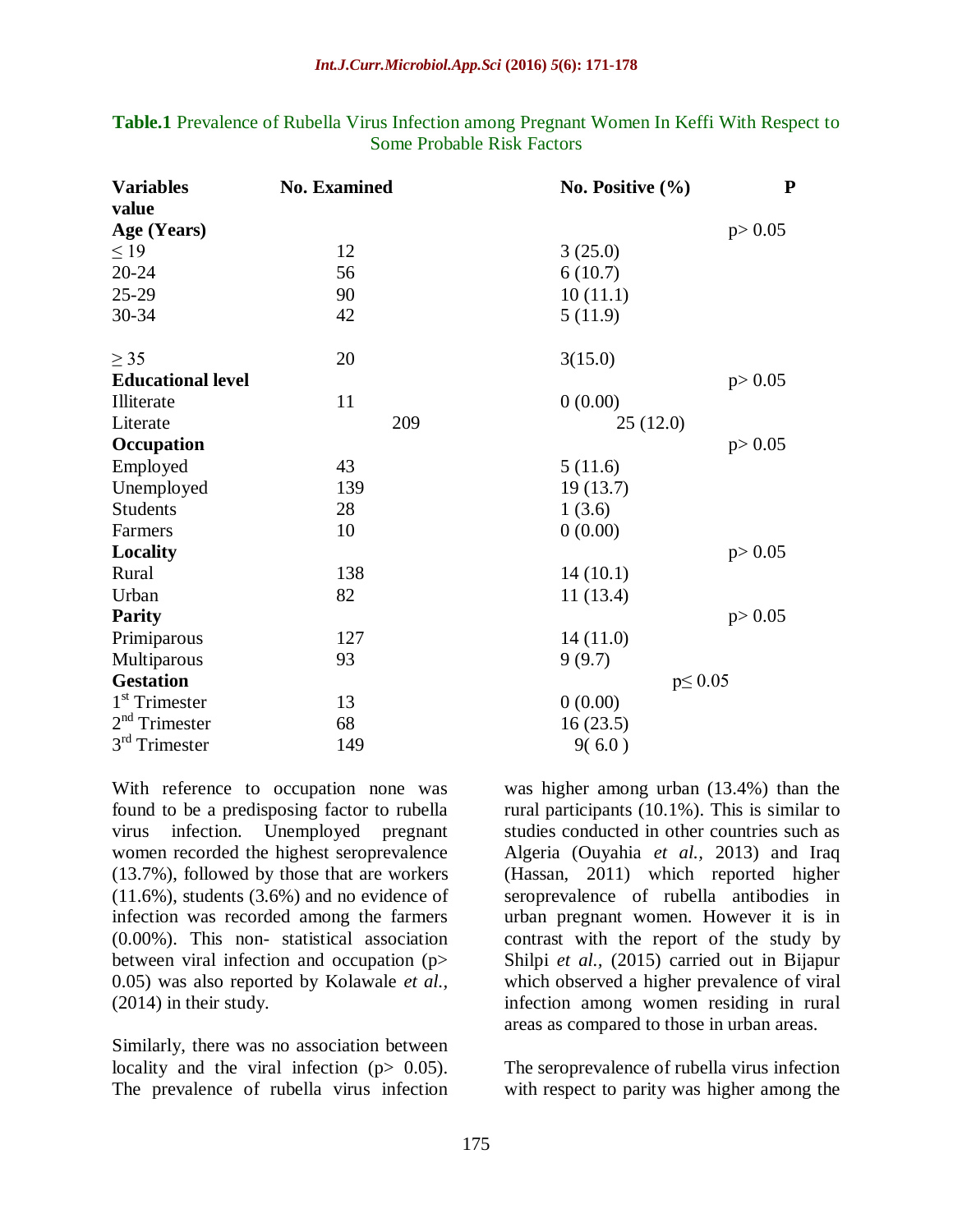primiparous women (11.0%) than the multiparous women (9.7%) although this difference wasnot statistically significant. This suggests that viral infection might not be connected with transmission through contact with children only. Being that 80% of children in most African countries are infected early in life (Bamgboye *et al.,* 2004) they would have been a good source of infection for their pregnant multiparous mothers. Kolawole *et al.,*(2014) and Agbede *et al.,*(2015) had noted that gravidity was not a predisposing factor for rubella virus infection. In a similar study in India Gupta *et al.,* (2015) reported that anti rubella virus IgG seropositivity was not associated with parity.

There was an association between gestational age and rubella virus infection in this study ( $p < 0.05$ ). Although there was no infection recorded among those in their first trimester, the prevalence of infection was higher among women in their  $2<sup>nd</sup>$ trimester  $(23.5%)$  than those in their  $3<sup>rd</sup>$  trimester (6.0%). This agrees with the works of Agbede *et al.,* (2011) and Olajide *et al.,* (2015) which reported the highest prevalence in pregnant women in their second trimester but in contrast with earlier reports by Bamgboye *et al.,* (2004) and Fokunang *et al.,* (2010) which showed the highest prevalence in pregnant women in their first trimester. There is no obvious reason for this difference. This not with standing, it is pertinent to note that IgG denotes past infection therefore it is very possible that these women were infected before or during pregnancy. For the former, their fetuses are protected from the viral infection because of mothers' immunity and not the latter. However, for those that were infected during their pregnancy and especially during the dangerous gestation age but were only detected now with IgG the seromarker for past infection, the

sequelae associated with the viral infection like a miscarriage, stillbirth or baby born with CRS (Al Rubai *et al.,* 2010; WHO 2011, 2013a; Kolawole *et al.,* 2014) cannot be ruled out of these pregnancy outcome.

In conclusion, a rubella virus IgG seroprevalence of 11.4% was reported in the present study. This finding revealed the susceptibility to rubella virus infection of a significant fraction (88.6%) of the pregnant women in the study population. These susceptible individuals constitute a large risk group for maintenance and further transmission of the virus with its attendant dangers. It is therefore pertinent that a rubella vaccination policy be considered for all women of child bearing age in this area.

Also, despite the non association of infection with the probable risk factors studied other than gestation age, public health education especially good hygiene should be encouraged for all women of childbearing age in the interim.

# **References**

- Adewumi, M.O., Olusanya, R.B., Oladunjoye, B.A., Adeniyi, J.A. 2013. Rubella IgG antibogy among Nigerian Pregnant women without vaccination history. *African J. Clin. Experimental Microbiol.,* 14(1): 40-44.
- Akwa, V.L., Binbol, N.L., Samaila, K.L., Marcus, N.D. 2007. Geographic Perspective of Nasarawa State, Onairi Printing and Publishing Company Limited, Keffi, Nigeria.Pp. 3.
- Al-Rubai, B., Aboud, M., Hamza, W. 2010. Evaluation of anti- rubella antibodies among childbearing age women in Babylon Governorate. *Med. J. Babylon,* 7: 2.
- Agbede, O.O., Adeyemi, O.O., Olatinwo, A.W., Salisu, T.J., Kolawole, O.M.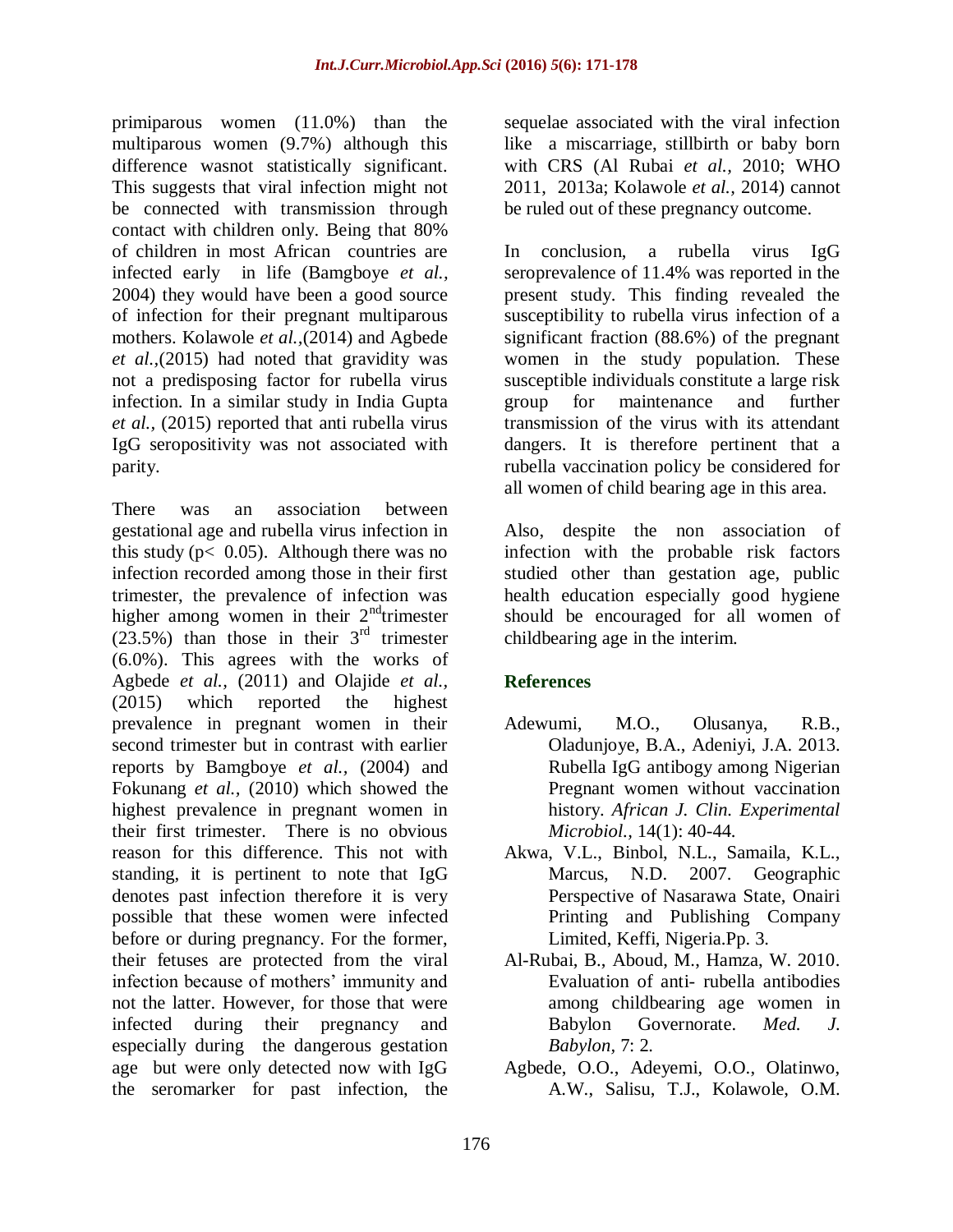2011. Seroprevalence of antenatal rubella in University of Ibadan Teaching Hospital. *J. Open Public Health,* 4: 10-16.

- Bamgboye, A.E., Afolabi, K.A., Esumeh, F.I., Enweani, I.B. 2004. Prevention of Rubella Antibody in Pregnant Women in Ibadan, Nigeria. *West African J. Med.,* 23(3): 875.
- Chopra, S., Mahajan, G. 2015. Seroprevalence of rubella antibodies among pregnant women with a bad obstetrics history in tertiary care hospital. *Global J. Med. Public Health,* www.gjmedph.org 4(1).
- Chukwuedo, A.A., Zirawaga, S.S., Banda, J.M., Chukwu, C.O., Olabode, A.O. 2010. Seroprevalence of rubella antibody in pregnant women attending antenatal clinics in Adamawa and Kaduna States of Nigeria. *Int. J. Natural and Appl. Sci.,* 6(1): 131-134.
- Fokunang, C.N., Chia, J., Ndumbe, P., Mbu, P., Atashili, J. 2010. Clinical studies on Seroprevalence of rubella virus in pregnant women in Cameroon regions. *African J. Clin. Experimental Microbiol.,* 11(2): 79-94.
- Gupta, A., Jain, P., Jain, A. 2015. Seroprevalence of rubella virus antibodies in pregnant women in the vicinity of Lucknow, Uttar Pradesh. *Arch. Med.*, 7(3): 7. wwwjmedpub.com
- Hamdan, H.Z., Abdelbagi, I.E., Nasser, N.M., Adam, I. 2011. Seroprevalence of cytomegalovirus and rubella among pregnant women in western Sudan. *Virol. J.,* 8: 217.
- Hassan, A.R.S.H. 2011. Seroprevalence of anti- rubella IgG antibody among pregnant and childbearing women in Diyala Province –Iraq, *Diyala J. Med.,*  $1(1): 27-32.$
- Kolawole, O.M., Anjori, E.O., Adekanle, D.A., Kolawole, C.F., Durowade,

K.A. 2014. Seroprevalence of rubella IgG antibody in pregnant women in Osogbo, Nigeria. *Int. J. Prev. Med.,* 5(3): 287–292.

- Lezan, M.M. 2015. Prevalence of rubella virus in pregnant women in Kirkuk City-Iraq. *Kirkut University J. Scientific Studies*, 10(1): 47-57.
- Mamvura, S.M., Nyasha, C., Vurayai, R., Pasipanodya, N. 2015. Seroprevalence of Rubella Virus IgG in pregnant women in Harare, Zimbabwe. *GERMS,* 5(2): 50-52.
- Mohammed, D.A., Oladapo, S., Habib, S., Adebola, O., Binbok, C., Daniel, A. 2010. Seroprevalence of Rubella IgG among pregnant women in Zaria, Nigeria. *Int. Health,* 2(2): 156-159.
- Mounerou, S., Maléwé, K., Anoumou, D.Y., Sami, N., Koffi, A., Mireille, P. 2015. Seroprevalence of Rubella IgG Antibody among Pregnant Women Attending Antenatal Clinic in Lomé, Togo. *American J. Infect. Dis. Microbiol.,* 3(4): 134-136.
- Olajide, O.M., Aminu, M., Randawa, J.A. 2015. Seroprevalence of rubellaspecific IgM and IgG antibodies among pregnant women seen in a tertiary hospital in Nigeria. *Int. J. Women's Health,* 7: 75-83.
- Onakewhor, J.U., Chiwuzie, J. 2011. Seroprevalence survey of Rubella infection in pregnancy at the University of Benin Teaching Hospital, Benin City, Nigeria. *Nigeria J. Clin. Practice,* 14(2): 140-145.
- Ouyahia, A., Segueni, A., Laouamri, S., Touabti, A., Lacheheb, A. 2013. Seroprevalence of rubella among women of childbearing age in Algeria. Is there a need for a rubella vaccination? *Int. J. Public Health Epidemiol.,* 2(1): 56-59.
- Oyinloye, S.O., Amama, C.A., Daniel, R.B., Ajayi, B.B., Lawan, M.A. 2014.